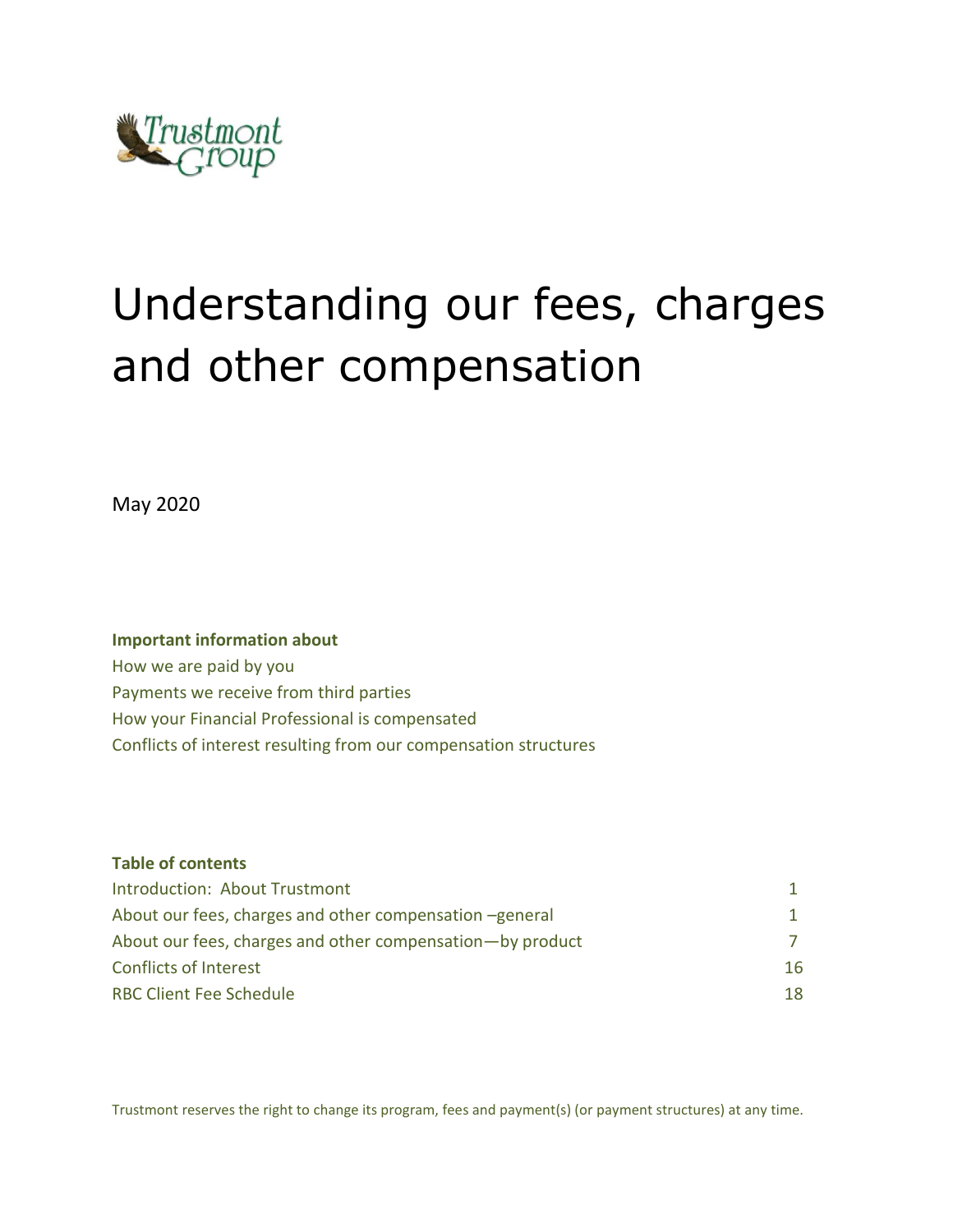## Introduction:

About Trustmont Group: Trustmont Financial Group, Inc. is registered with the Securities and Exchange Commission (SEC) and member of the Financial Industry Regulatory Authority (FINRA). Trustmont Advisory Group, Inc. is a Registered Investment Advisor with the U.S. Securities and Exchange Commission (SEC). Trustmont Financial Group, Inc. and Trustmont Advisory Group, Inc. are managed by the same individuals. Trustmont operates across the United States in all 50 states.

Trustmont boasts a network of individuals, referred to as "financial professionals", who offer brokerage services, investment advisory services, or both, depending on their licenses. Some of Trustmont's financial professionals are investment advisor representatives (IARs) of Trustmont Advisory Group, Inc. or a non-affiliated third-party investment advisor. Trustmont sometimes refers to these specific financial professionals as "financial advisors" or "advisors." For more information on the distinctions between our brokerage and advisory services, please review the Customer Relationship Summary (or Form CRS) available at www.trustmontgroup.com.

Trustmont's financial professionals are independent contractors. Our financial professionals operate throughout the U.S. and often market services under their own business name. Some of the investment products offered may include various securities products, including mutual funds, exchange-traded products, variable annuities, variable life insurance, municipal fund securities, alternative investments and general securities such as stocks and bonds.

This guide summarizes important information concerning the scope and terms of the brokerage services we offer and details the material conflicts of interest that arise through our delivery of brokerage services to you. Additional information about Trustmont and its financial professionals is available on FINRA's website at http://brokercheck.finra.org. Information related to our advisory practices can be found in our Form ADV at www.trustmontgroup.com.

## About our fees, charges and other compensation—general

Our goal is to make sure our clients are informed about the costs of the various investment products and services that we offer. We encourage you to review this information carefully, along with any applicable account agreement(s) and disclosure documentation you may receive from us.

## Brokerage services

In brokerage relationships, investors pay transaction-based fees in connection with the products and services they receive, such as buying and selling stocks, bonds, Exchange Traded Products (ETPs), mutual funds, annuity contracts and other investment products. Transaction-based fees are based on a number of factors, including:

- Underlying product selection
- Size of your transaction and/or overall value of your account
- Frequency with which you trade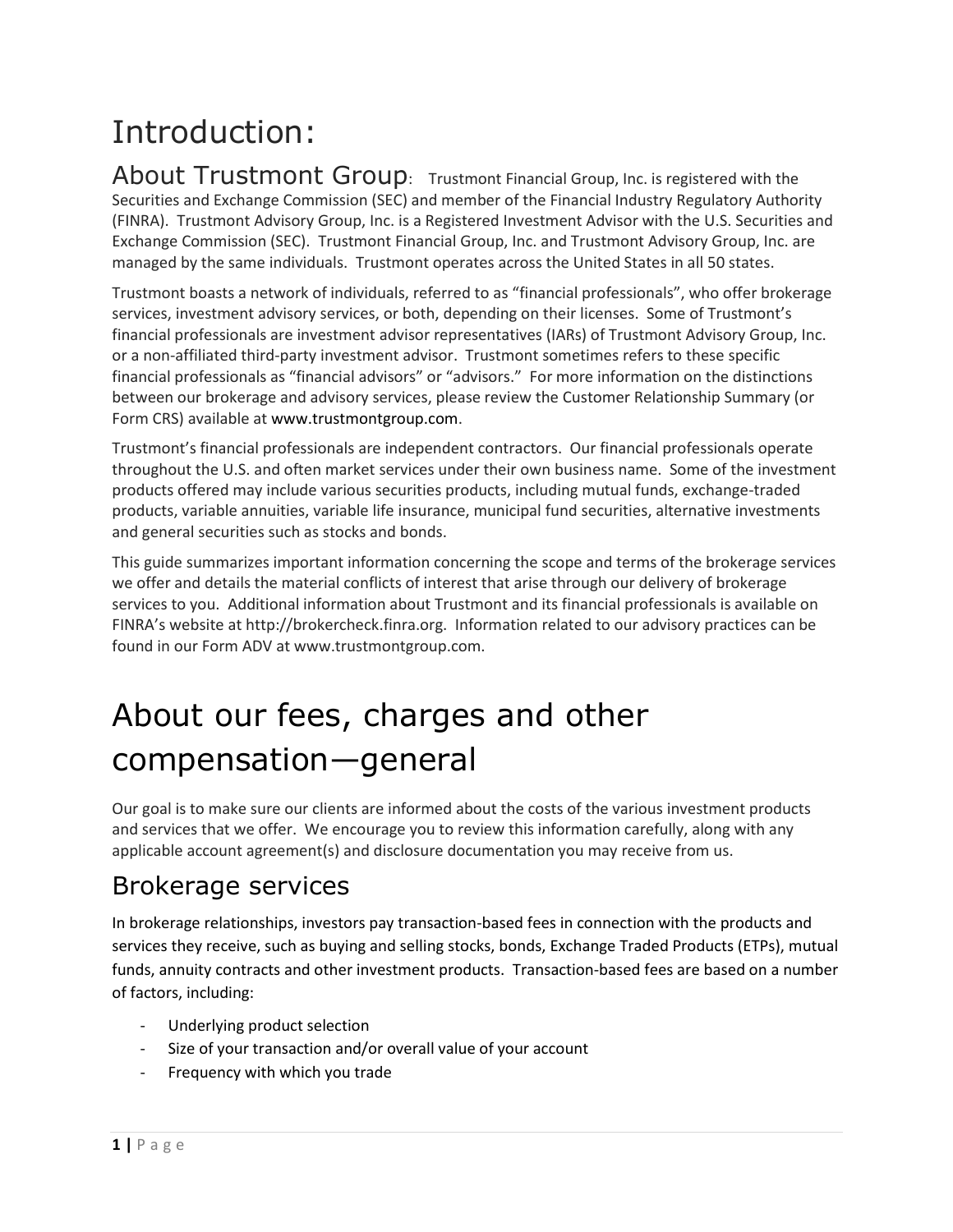It is important to consider that while a brokerage relationship can be a cost-effective way of investing your assets, it is not for everyone given the fees and costs involved.

**Distinction between holding products directly with sponsor or in a brokerage account**  Exchange-traded securities (i.e. stocks, bonds, ETPs) are only available for purchase in a brokerage account maintained at our custodian, Royal Bank of Canada (RBC). RBC and Trustmont Financial Group share responsibilities with respect to your account. Your account statements and confirmations are sent to you by RBC.

Other securities, including mutual funds, variable annuities, and alternative investments, may be owned in either a brokerage account or directly held with the product sponsor ("directly held"). With a directly held account, Trustmont purchases the investment directly with the product sponsor, which is responsible for sending you confirmations and account statements.

In a brokerage account, you can hold several different types of securities, which can be more efficient because all the securities are included on one statement and you receive one Form 1099. With a directly held account, you may only hold products issued by that product sponsor. Brokerage accounts typically have annual maintenance fees and fees for transactions and other services (see Client Fee Listing on page 18), while directly held accounts typically do not charge such fees, which makes directly held accounts less expensive.

While there are important differences between brokerage and directly held accounts, we do not require your financial professional to open a particular type nor do we incentivize our financial professionals to open one type over the other. Please ask your Trustmont financial professional which purchasing method is best for you.

## **Cash brokerage and margin brokerage accounts**

We provide brokerage services through either a cash brokerage account or margin brokerage account, based on your eligibility and selection. In a cash brokerage account, you must pay for your purchases in full at the time of purchase. In a margin brokerage account, you must eventually pay for your purchases in full, but you may borrow part of the purchase price from our clearing firm, RBC. This is generally referred to as a "margin loan". The portion of the purchase price that is loaned you is secured by securities in your account, also referred to as "collateral". You will incur interest costs as a result of your margin activity. While many securities are eligible to be used as collateral for a margin loan, some assets are not available for margin collateral purposes.

A margin-enabled brokerage account has specific eligibility requirements, unique costs, and governing regulatory requirements. You must execute a separate margin agreement before engaging in margin brokerage activity. Included with your margin agreement is a copy of the Margin Disclosure Statement. This statement contains important information you should understand and consider before establishing a margin brokerage relationship with us. For more information on our margin brokerage services, please ask your Trustmont financial professional.

## **Cash sweep program**

Brokerage accounts at our clearing firm, RBC, include a cash sweep program feature. This program permits you to earn a return on uninvested cash balances in your brokerage account by allowing cash balances to be automatically "swept" into a "Cash Sweep Vehicle", until such balances are otherwise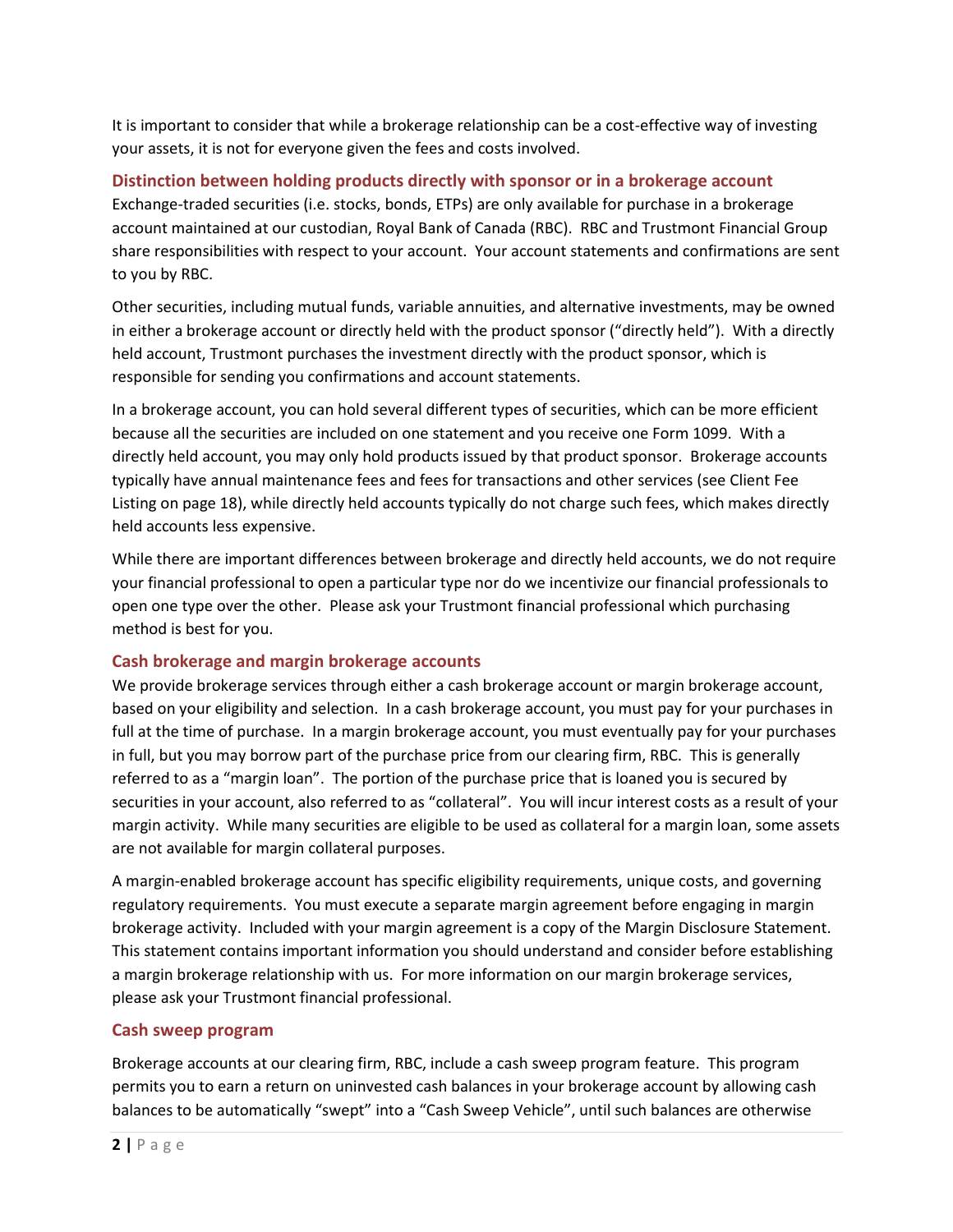required to satisfy obligations arising in your account. These Cash Sweep Vehicles include interestbearing deposit accounts. Trustmont benefits from deposits to your account before cash balances are swept into the cash sweep vehicle. The benefit is generally in the form of income at the prevailing market rates on overnight investments.

## **Correcting trading errors**

We have procedures for resolving trading and other errors that occur from time to time. Trustmont maintains an error account to facilitate handling trading and other errors. Gains attributable to trading errors will be offset by losses attributable to other errors in this error account. At the end of the calendar month, any net gains in the error account are distributed to us.

## **Account minimums and activity requirements**

Some types of brokerage accounts may impose minimum investment amounts, which precludes purchases under that amount. Purchase minimums can vary by issuer, but they are common in mutual funds (typically between \$250 - \$1000), annuities (typically \$5,000 – 10,000), and alternative investments (typically between \$2,500 - \$5,000). These requirements are detailed in the account agreement(s) you receive when you open your brokerage account.

Our financial professionals may establish their own minimum account balance requirements for the brokerage accounts they service. Minimum asset requirements are disclosed to you orally by your Trustmont financial professional.

## **Incidental brokerage services, recommendations and account monitoring**

When our financial professionals make a brokerage recommendation to you, we are obligated to ensure the recommendation is in your best interest, considering reasonable available alternatives, and based on your stated investment objective, risk tolerance, time horizon, liquidity needs, tax status, and any other financial information you provide us. You may accept or reject any recommendation. We encourage you to carefully consider your investment objective and risk tolerance before accepting the recommendations we provide you. Please immediately let us know if your life circumstances, investment objectives, or risk tolerance change so we may customize our recommendations to your current profile.

You are responsible to monitor the investments in your brokerage account, and we encourage you to do so regularly. We are under no obligation to provide on-going monitoring of your brokerage account. If you prefer ongoing monitoring of your account or investments, you should speak with your Trustmont financial professional about whether an advisory services relationship is more appropriate for you.

From time to time we may provide you with additional information and resources to assist you with managing your brokerage account. This may include but is not limited to educational resources, sales and marketing materials, performance reports, asset allocation guidance, and/or periodic brokerage account reviews. When we offer these services and information, we do so as a courtesy to you. These activities are not designed to monitor specific investment holding in your brokerage account, they do not contain specific investment recommendations, and you should not consider them a recommendation to trade or hold any particular securities in your brokerage account. Upon your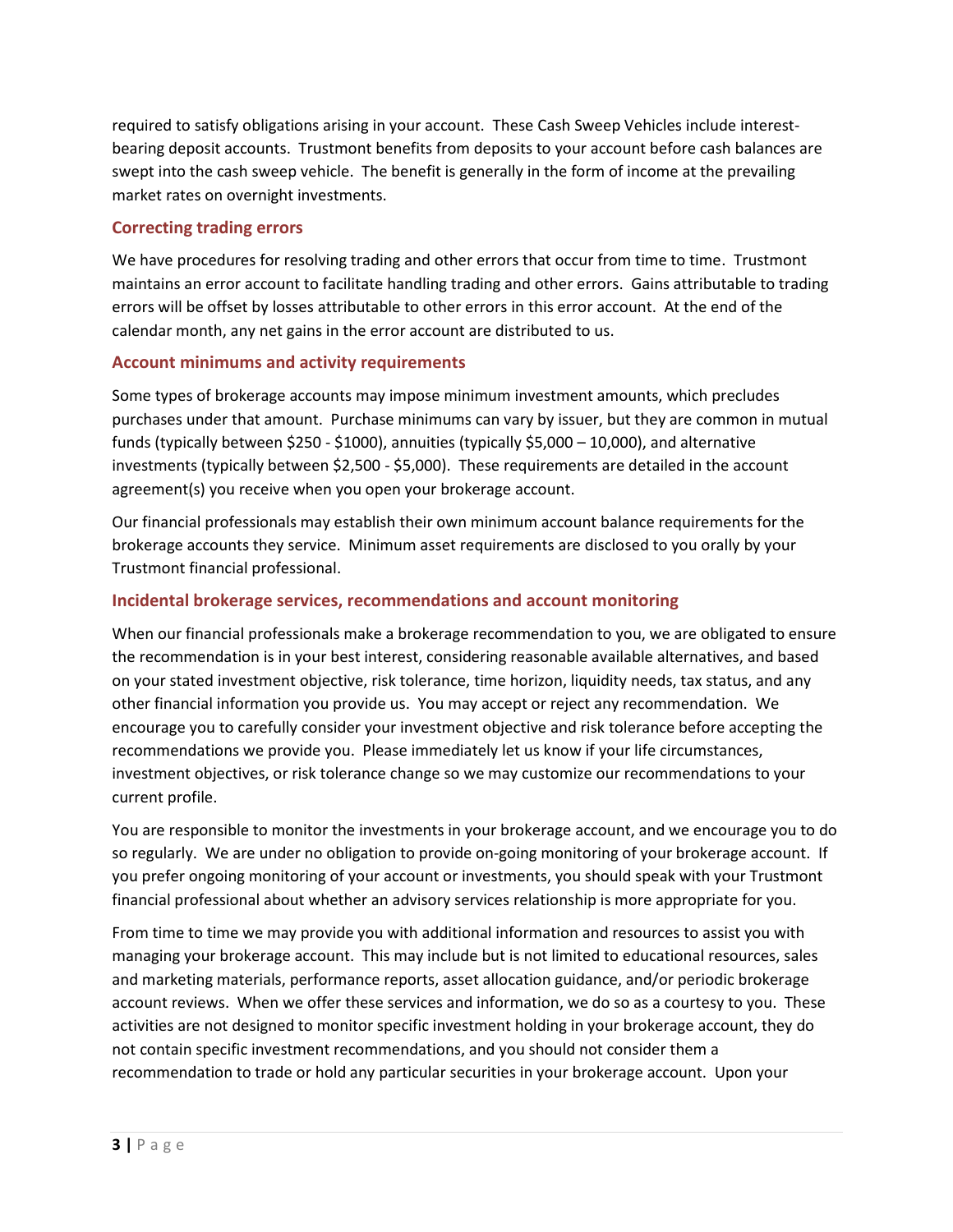request, we will review such information and reports with you and may provide you with investment recommendations, but we are not under a specific obligation to provide advice or reporting.

## **Limitations on investment recommendations**

Although many of our financial professionals offer both brokerage and investment advisory services, some offer only brokerage services and others offer only investment advisory services. When you are discussing services with your Trustmont financial professional, please ask what capacity the financial professional is acting or will be acting—as a broker-dealer registered representative and/or an investment advisor representative—when providing services to you. You should also ask if there are limitations on the products or services your financial professional may offer by virtue of any of the following:

- Limited product shelf: There are thousands of recommended investment products on the market and Trustmont does not offer all of them for sale to clients. Moreover, the scope of products and services we offer may be more limited than what is available through other financial service firms. Trustmont and our financial professionals offer recommended investment products only from investment sponsors with whom Trustmont has entered into selling and distribution agreements. Other firms may offer products and services not available through Trustmont, which presents a conflict since you are not able to purchase those products or services through Trustmont. We disclose this conflict to you and mitigate it by maintaining a robust offering of products and services.
- **Restrictions based on licensing:** A financial professional's ability to offer individual products and services depends on his/her licensing. A financial professional holding a Series 6 license is limited to providing mutual funds, 529 plans, unit investment trusts ("UITs") and variable annuity contracts. A financial professional holding a Series 7 license can offer all of the investments a Series 6 representative can offer as well as individual stocks, bonds, exchange traded products ("ETPs"), alternative investments (real estate investment trusts (REITs), limited partnerships (LPs), and private equity. A financial professional may also hold either the Series 65 or 66 licenses, or have attained a certification such as the Certified Financial Professional® certificate, which enables them to offer advisory services.

You should ask your financial professional about the investment products or services he/she is licensed or qualified to sell and his/her ability to service investments that you transfer to Trustmont from another firm. You should also review the licenses held by your financial professional by visiting the FINRA BrokerCheck system at http://brokercheck.finra.org. Licensing presents a conflict in that financial professionals have an incentive to offer you products or services that correspond to their licensing. We disclose this conflict to you and mitigate it by reviewing recommendations made to you by your financial professional to ensure these recommendations are in your best interest.

#### **How we are compensated**

We receive direct and indirect compensation in connection with your account(s). Direct compensation is taken directly from the specific account. Indirect compensation is compensation paid in ways other than directly from the account and may impact the value of the associated investments in your account. Some of the ways we receive direct revenue from clients: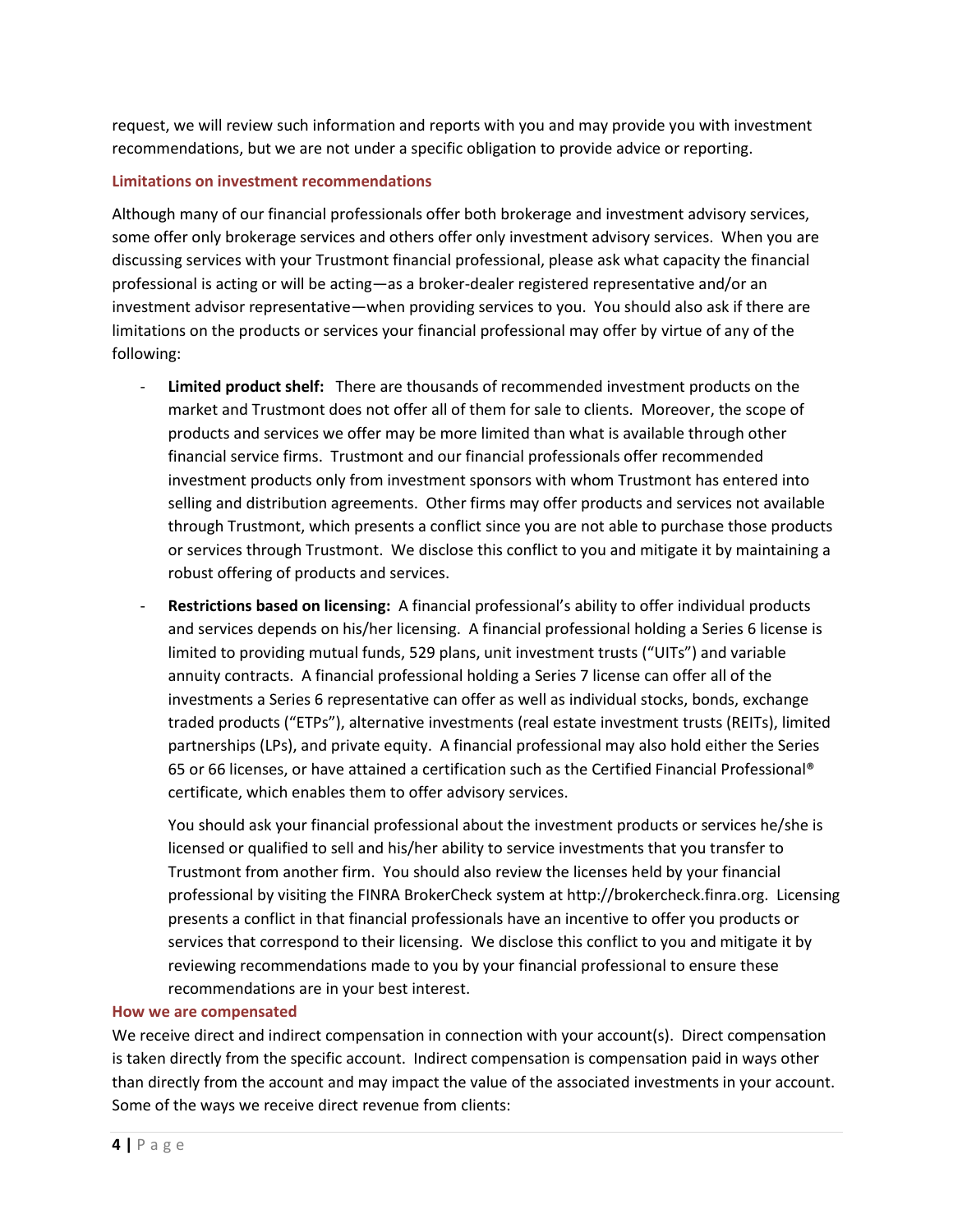- Commissions charged to clients in connection with the purchase or sale of equities, fixed income products and other investments
- Markups and markdowns charged to secondary market transactions of debit securities
- Sales loads, commissions or fees for various financial products, such as mutual funds, alternative investment funds, and annuities

Some of the ways we receive indirect revenue:

- Mutual fund companies pay recordkeeping and account servicing fees for processing services we provide in accounts held at Trustmont Financial Group.
- For some alternative investment funds that are managed by third-party and affiliated investment advisers, we receive fees for distribution, shareholder services or solicitation services, or a combination of the three.
- Companies that issue investment products (e.g. mutual funds and insurance companies) pay for educational programs and seminars for our financial professionals and clients.

## **How your Trustmont financial professional is compensated**

We pay our financial professionals cash compensation based upon production. The production payout is a percentage (called a payout or grid rate) of the product-related revenue (called production) that each financial professional generates with respect to the clients he or she services, minus certain adjustments if applicable. The payout rate or grid rate ranges from 50% to 92% and is based upon a rolling twelvemonth average.

We reserve the right, at our discretion and without prior notice, to change the methods by which we compensate our financial professionals, including reducing and/or denying production payout at our discretion for any reason.

The standard compensation structure creates financial incentives for financial professionals to encourage clients to purchase multiple products and to choose a payment structure for products that generate greater compensation.

## **Compensation from the purchase and sale of investment products**

In general, our financial professions are compensated from the following sources of revenue:

- Commissions charged to clients in connection with the purchase, or sale, of equities, fixed income products and other investments
- Sales loads, commissions and 12b-1 fees for various financial products such as mutual funds, annuities, alternative investments.

## **Non-cash compensation**

We receive (and our financial professionals also receive) non-cash compensation from mutual funds companies, annuity providers, insurance vendors. This type of compensation includes the following:

- Occasional gifts up to \$100 per vendor per year
- Occasional meals, tickets or other entertainment of reasonable and customary value
- Sponsorship support of educational or training events (which include educational events financial professionals arrange for clients and prospects) and seminars, and/or payment of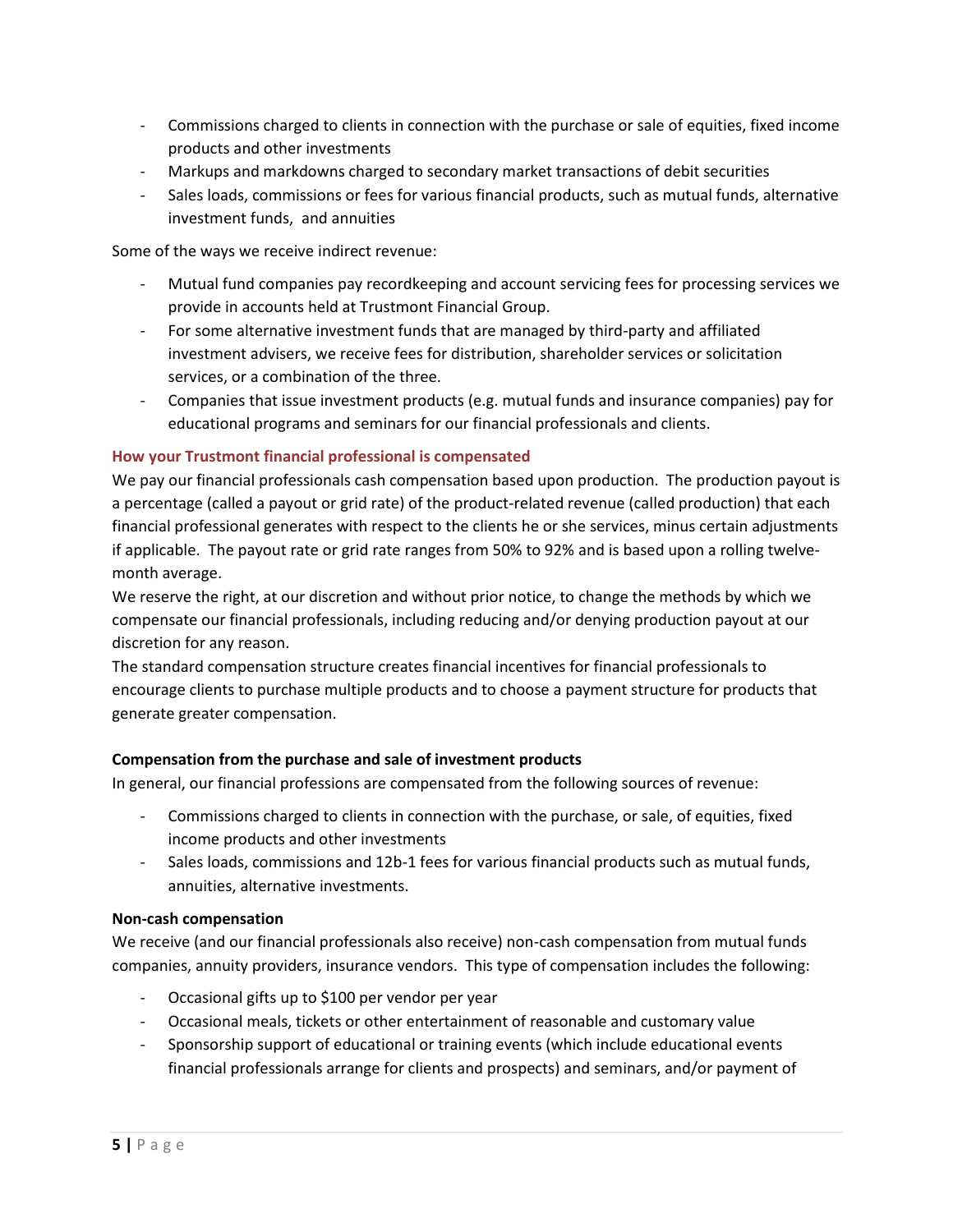expenses related to training and education for our financial professionals which can (and often do) include a non-training component of the event.

The receipt of non-cash compensation creates an incentive for financial professionals to recommend certain products over others. We address these conflicts of interest by maintaining policies and procedures on the suitability and supervision of the products and service we offer to you, and by disclosing our practices to ensure you make a fully informed decision.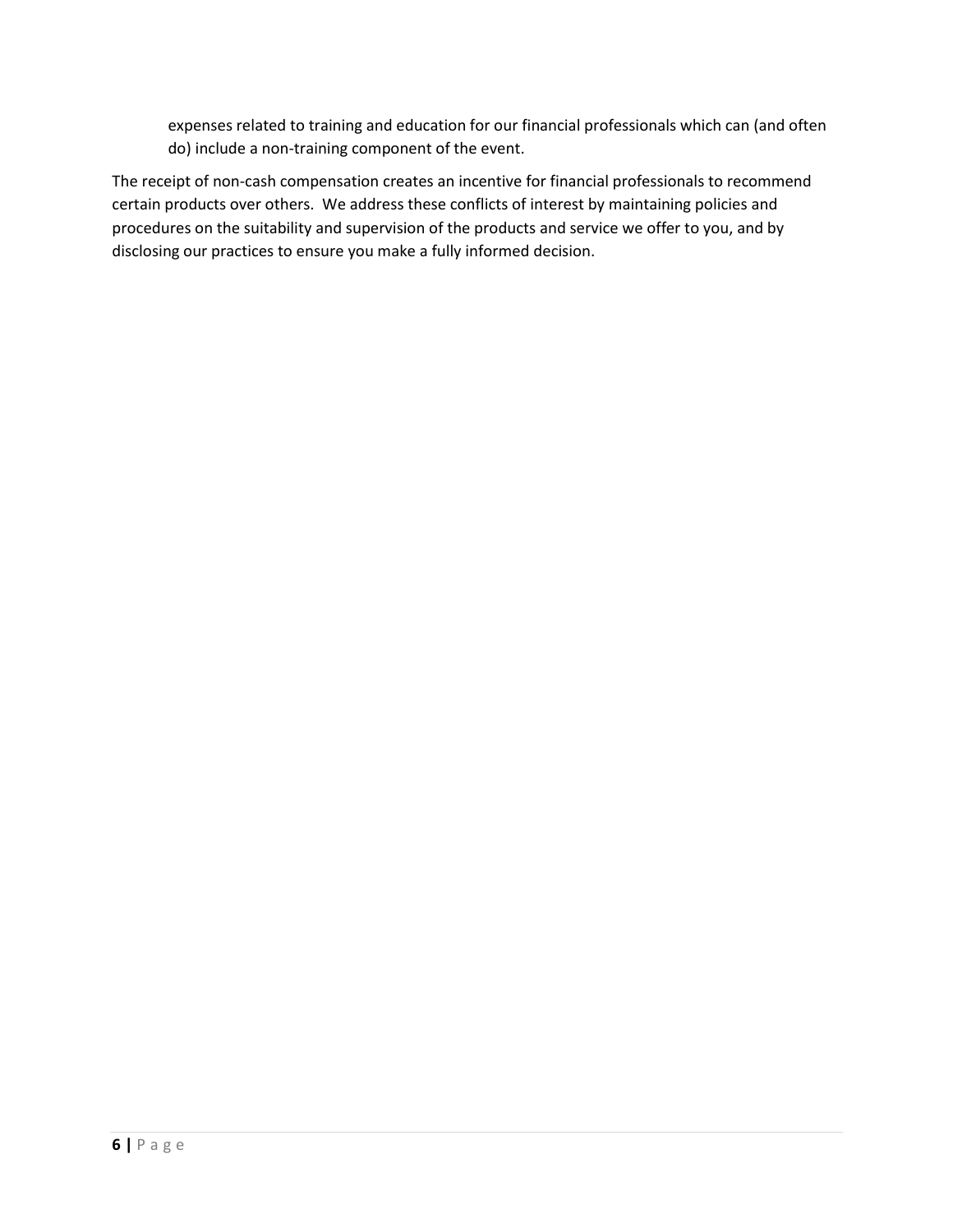## About our fees, charges and other compensation—by product

The section that follows offers an overview of the compensation Trustmont Financial Group receives for the wide variety of products that our clients typically purchase in a brokerage account with Trustmont. Some of this compensation is paid to Trustmont by clients and other compensation is paid to Trustmont by third parties. If you believe that a product we provide is not covered in this guide, please contact your Trustmont financial professional. Many of the descriptions that follow refer to a prospectus or offering documents.

## **Annuities and Insurance**

## **Fixed, fixed indexed, single premium immediate and deferred income annuities Description**

- Fixed annuities are contracts issued by insurance companies that guarantee a fixed interest rate for a specified period of time
- Fixed indexed annuities are contracts issued by insurance companies where the returns are based upon the performance of a market index, such as the S&P 500. The principal investment is protected from losses in down markets, subject to the solvency of the issuer, while gains add to the annuity's returns
- Single premium immediate annuities are contracts issued by insurance companies that are purchased by the client with a single investment for which income payments begin within one year of the contract date
- Deferred income annuities are contracts issued by insurance companies that are purchased by the client with a single investment or multiple investments for which income payments begin after one year of the contract date

## **Fees and charges paid directly by clients**

Typically, fixed annuities do not have upfront sales loads or ongoing expenses. The insurance company's costs are built into the interest rate paid on the contract. However, depending on the terms of the annuity, you can pay additional annual fees, including premium taxes and fees for any optional riders selected. Optional riders are provisions that may be added to an annuity contract to increase or limit benefits the contract otherwise provides. Annual fees are generally deducted from the annuity contract value. If the annuity is surrendered before a designated period of time, the client will generally have to pay the insurance company a surrender fee specified in the contract (the amount is reduced over time and generally lasts 5-10 years). All amounts payable to the insurance company are disclosed in the annuity contract.

## **Compensation we receive from third parties**

We receive commissions for the sale of an annuity from the insurance company issuing the annuity. The client does not pay Trustmont directly.

Insurance companies pay us: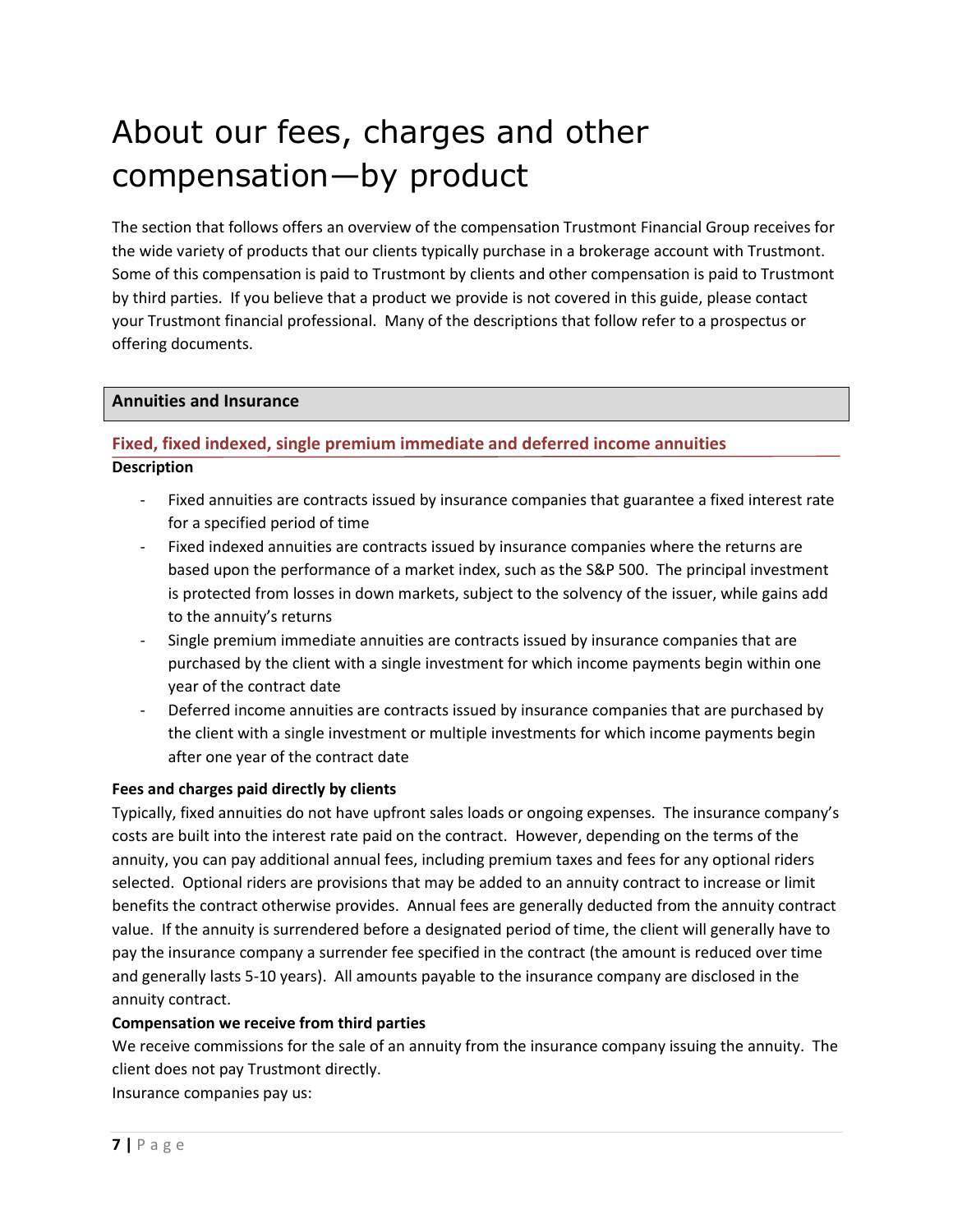- A commission in the first year, and
- Trailing (ongoing) commissions, if any, for each year the client owns the contract
- The amount of compensation that Trustmont receives can vary depending upon, among other factors: (1) the duration of the annuity; (2) the age of the client; (3) the amount invested in the annuity; (4) the chosen share class and/or; (5) the commission option selected by your Trustmont financial professional. Insurance companies allow the financial professional to choose among various commission structures, which generally provide that when there is a higher first-year commission, there will be a lower or \$0 trail commission (and vice versa)
- The amount of commissions and trails paid to us vary by product type and by insurance carrier

Please ask your Trustmont financial professional for more information on the various commission and trail structures.

## **Compensation your financial professional receives**

Your Trustmont financial professional receives a portion of the commission paid to us by the insurance companies based on the grid rate applicable to them.

## **Additional disclosures**

For more information, please refer to the applicable annuity contract.

## **Variable Annuities**

### **Description**

- Variable annuities are contracts issued by insurance companies into which the buyer makes a lump-sum payment or series of payments. In return, the insurer agrees to make periodic payments beginning immediately or at some future date. The client's premiums are paid to the issuing insurance company
- At the client's direction, the insurer allocates the client's premium payments to investment options, such as sub-accounts (which are similar to mutual funds) or directly into the general account of the insurance company that manages the portfolios. The value of the account during the accumulation phase and the payments after annuitization vary, depending on the performance of the investment options chosen. Variable annuities can be issued individually or as group annuities
- Group variable annuities are contracts issued by insurance companies to businesses or other eligible organizations, often as funding vehicles for qualified and nonqualified retirement plans

## **Fees and charges paid directly by clients**

Clients purchase the annuity and, depending on the terms and share class of the annuity, pay additional annual fees as follows:

## *Mortality risk and expense charge ("M&E")*

This is a yearly charge that compensates the insurance company for insurance risks it assumes under the annuity contract.

## *Administrative fee and annual maintenance fee*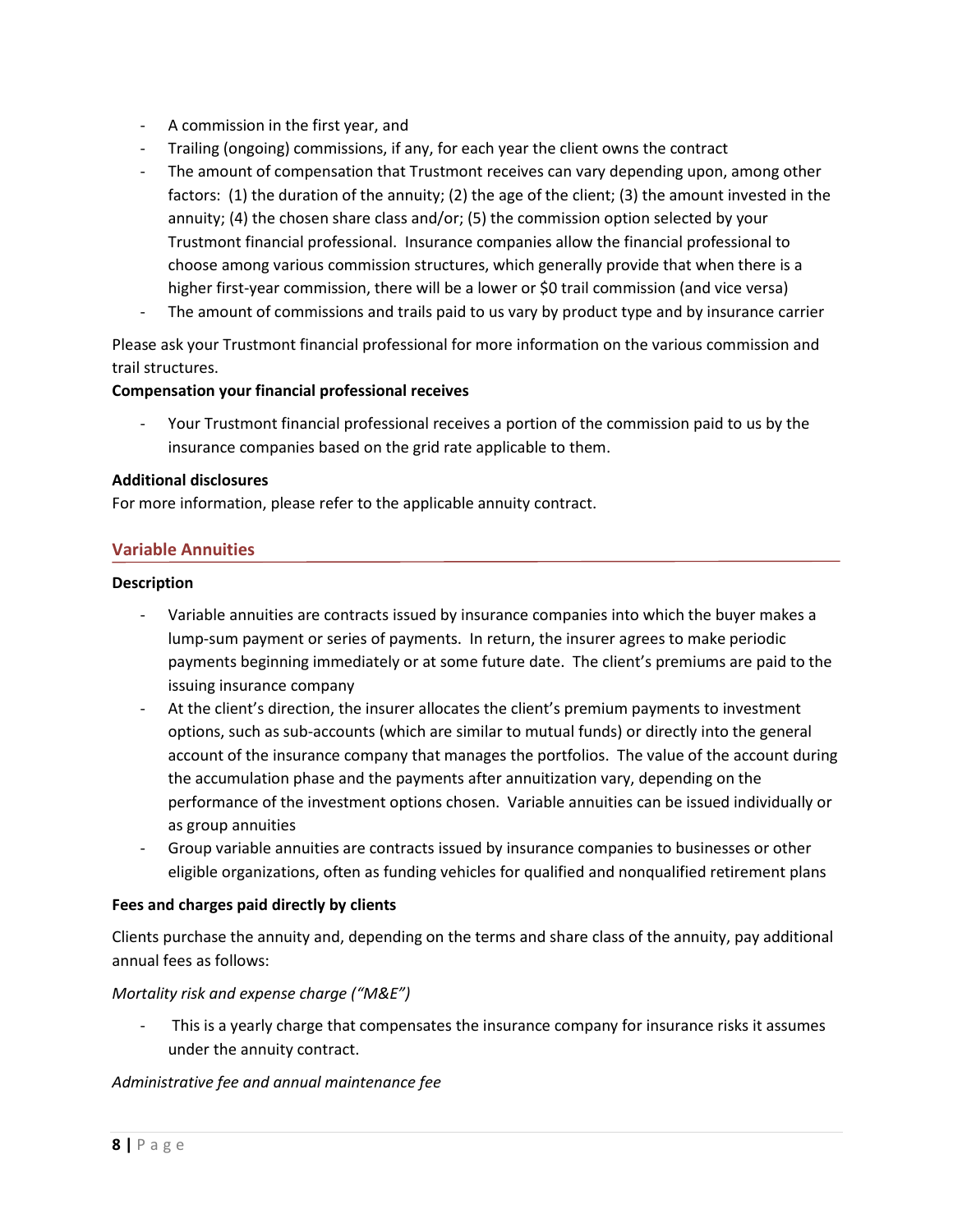- This yearly charge covers recordkeeping and other administrative expenses. This may be charged as a flat account maintenance fee or as a percentage of the account value.
- Annual maintenance fees are not generally charged when the contract value reaches a specified level of value.

## *Investment management fees and expenses*

- These fees and expenses are paid to the firm that manages the investment portfolios and may include affiliates of the insurance company
- These vary depending on which investment portfolios the client chooses

Annual fees are generally deduced from the annuity contract value.

Optional riders are provisions that may be added to an annuity contract to increase or limit benefits the contract otherwise provides.

## *Fees for optional features*

- The client will be charged additional fees if they select optional contract features, such as a stepped-up death benefit or a living benefit
- The fees for some benefits may continue after the optional feature ceases to provide a benefit

## *Contingent Deferred Sales Charge ("CDSC" or "surrender charge")*

- If you withdraw money from a variable annuity within a certain period after a purchase payment (typically within seven years), the insurance company usually will assess a "surrender charge", which is a type of sales charge
- Generally, the surrender charge is a percentage of the amount withdrawn, and declines gradually over a period of several years, known as the "surrender period"
- The surrender period typically starts when the client makes an investment (this can be the initial investment or any additional payments the client makes to the contract)

## *Premium taxes*

- Several states impose a premium tax on variable annuity purchase either at the time of purchase or at annuitization
- The insurance company is responsible for paying this tax and may pass this cost onto the client

## **Compensation we receive from third parties**

We receive commission for the sale of an annuity from the insurance company issuing the annuity. The client does not pay Trustmont directly.

## *Insurance companies pay Trustmont:*

- A commission in the first year, and
- Generally trailing (ongoing) commissions for each year the client owns the contract
- The amount of compensation that we receive can vary depending upon among other factors; (1) the duration of the annuity; (2) the age of the client; (3) the amount invested in the annuity; (4) the chosen share class and/or; (5) the commission option selected by the financial professional. Insurance companies allow the financial professional to choose among various commission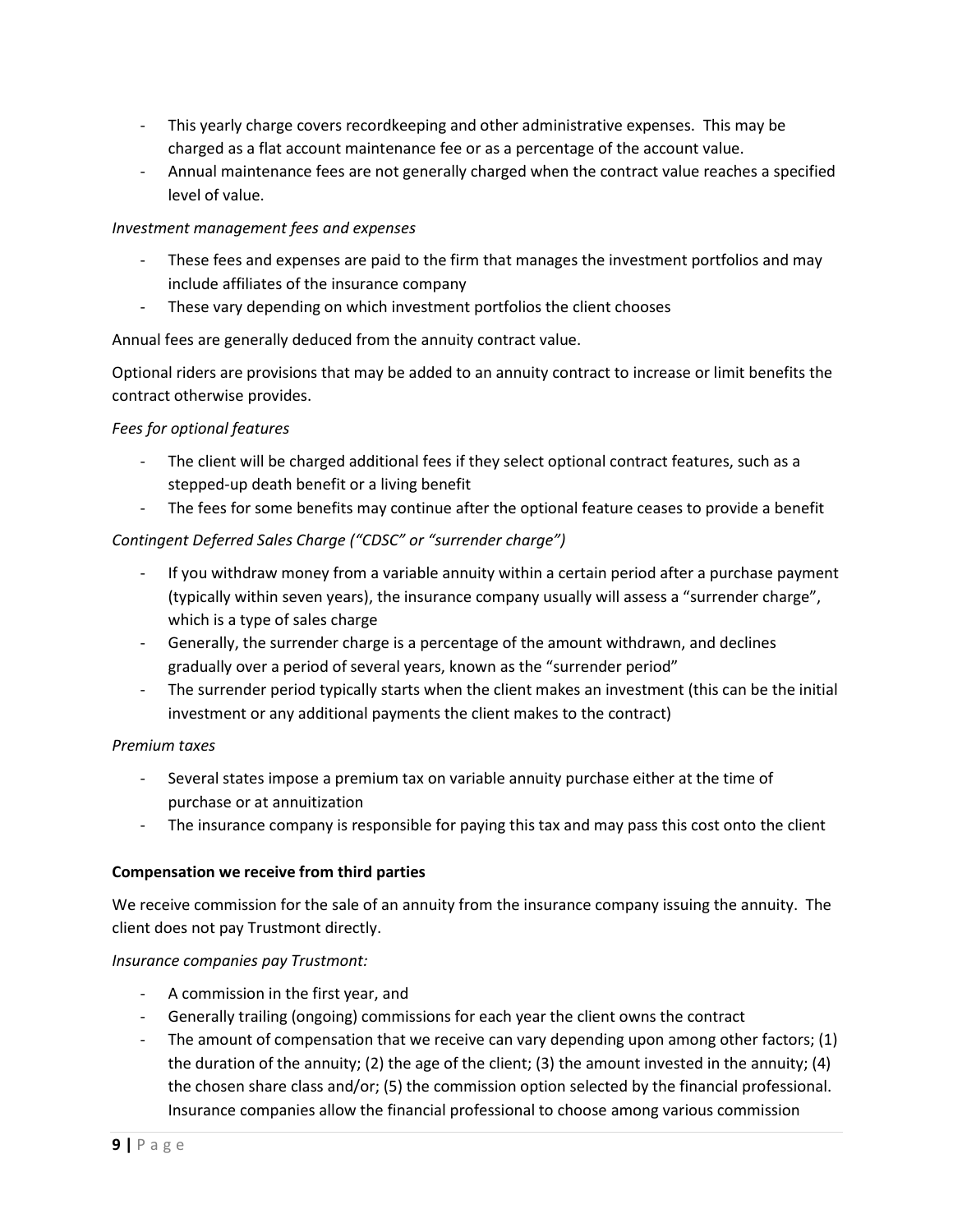structures, which generally provide that when there is a higher first-year commission, there will be a lower of \$0 trail commission (and vice versa)

Trustmont offers two variable annuity share classes (B and C) on our platform. Please ask your Trustmont financial professional to explain the different upfront and trailing commission structures of each.

## **Compensation your financial professional receives**

- Your Trustmont financial professional receives a portion of the commission paid to us by the insurance companies based on the grid rate applicable to them.

### **Additional disclosures**

For more information, please refer to the applicable variable annuity contract and prospectus. Also refer to our Variable Annuity Disclosure document and the Morningstar Annuity Expenses Analysis Report.

## **Mutual Funds**

### **Mutual Funds**

### **Description**

- Mutual funds are open-end investment vehicles designed to invest in a group of assets in accordance with stated investment objectives
- All mutual funds are offered for sale through a prospectus, which you should read prior to investing in a fund.
- Many mutual funds offer several classes of shares that represent an interest in the same portfolio of securities. The principal difference among the classes is the fees and expenses charged by the mutual fund. Fees and expenses in a mutual fund reduce the net asset value of the fund and the investment return. Additionally, not all share classes are available for all account types and/or programs.
- For more information, please refer to the fund prospectus.

Please ask your Trustmont financial professional for more information regarding the different fees and expenses related to each share class. You may also refer to FINRA's Mutual Fund Expense Analyzer located at https://tools.finra.org/fund\_analyzer/

## **Fees and charges paid directly by clients**

Some mutual funds share classes have an upfront sales charge or a Contingent Deferred Sales Charge (CDSC), also known as a surrender charge or back-end sales charge. Sales charges are paid to Trustmont, with a portion paid to your financial professional, for services provided that result in the sale of a mutual fund.

## *Upfront sales charge*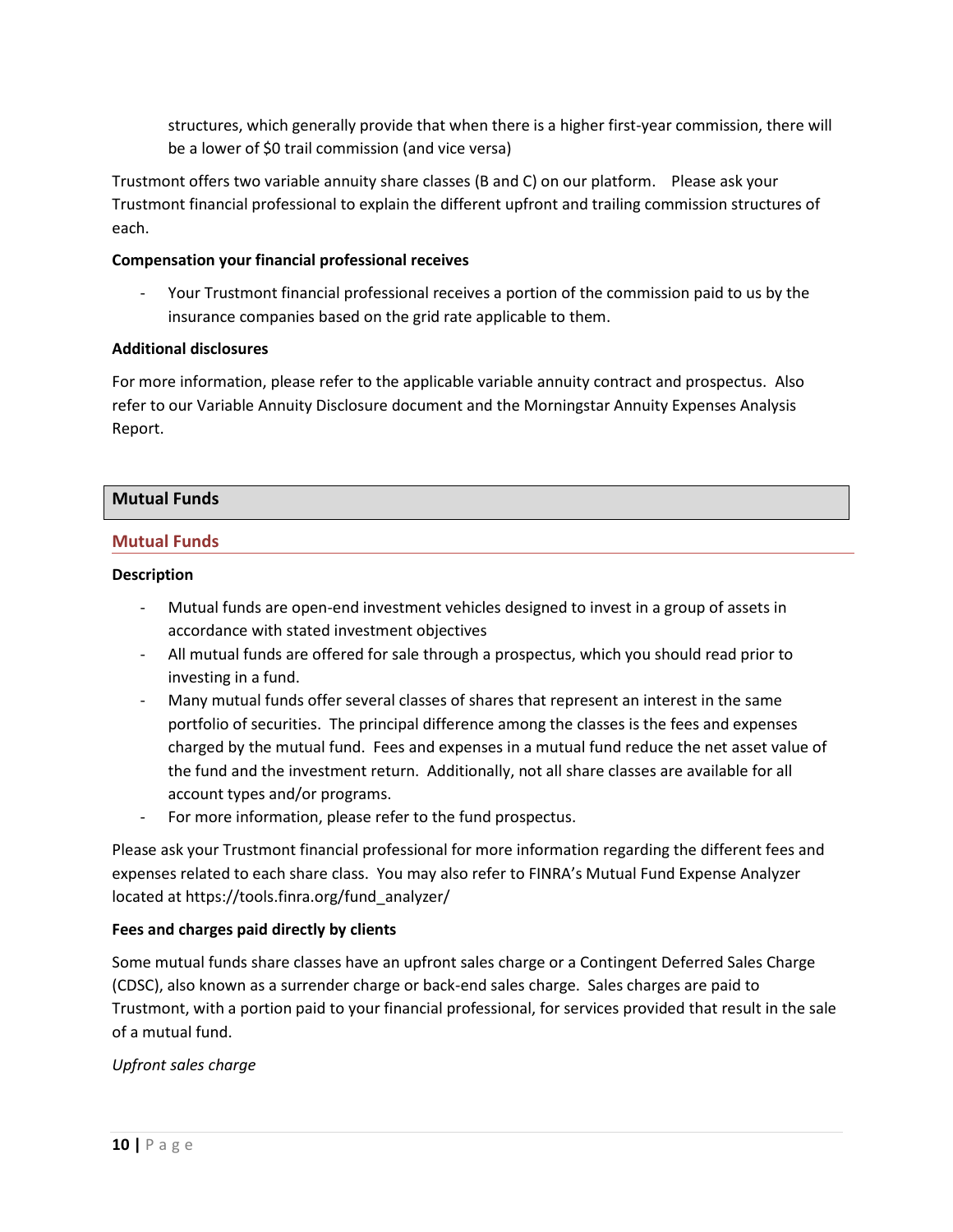Upfront sales charges can range from 0.00% - 5.75% and are described in the prospectus. Many mutual funds allow for a reduction or waiver of the upfront sales charge due to breakpoint discounts based on the amount of transaction and rights of accumulation. In addition, some purchase may qualify for a sales charge waiver based on the type of account and/or certain qualifications within the account. You should contact your Trustmont financial professional if you believe you are eligible for sales charge waivers. Requirements for a reduction or waiver of upfront sales charges are detailed in the prospectus.

## *Back-end sales charge*

- These are sales charges that are applied upon redemption of mutual fund shares within a specified number of years (varies by prospectus)
- These sales charges are also referred to as a Contingent Deferred Sales Charge, or CDSC. These charges generally range from 1% -5.5%, but typically are 1% for C shares. These charges can be reduced or eliminated based on how long the shares are held and as described in the prospectus.

## *No load and institutional fund charge*

No load and institutional fund share classes will be subject to commissions in lieu of the no load and institutional fund charge.

## *Redemption fee*

Mutual funds may charge clients a redemption fee, typically between 0.25% - 2% on shares redeemed shortly after purchase. Trustmont does not receive this compensation. Details can be found in the fund prospectus.

## **Compensation we receive from third parties**

## *12b-1 fees*

- Annual 12b-1 fees are paid by the fund and paid to us out of fund assets under a distribution and servicing arrangement to cover distribution expenses and sometimes shareholder service expenses that we may provide on the fund's behalf. Shareholder servicing fees are paid to respond to investor inquiries and provide investors with information about their investments.
- Like other fees and expenses in a mutual fund, 12b-1 fees will reduce investment returns. The exact amount varies, among funds and share classes but is disclosed in the applicable fund prospectus. The typical ranges of 12b-1 fees in mutual funds we offer are as follows:
- A shares: 0.00% 0.50% (most frequently 0.25%)
- C shares: 0.25% 1.00% (most frequently 1.00%)

## **Compensation your financial professional receives**

Depending on the type of mutual fund and share class you buy, your Trustmont financial professional receives a portion of the commissions (for no load funds), sales charges and 12b-1 fees paid to Trustmont based on the grid rate applicable to them.

## **Additional disclosures**

For more information, please refer to the applicable mutual fund prospectus.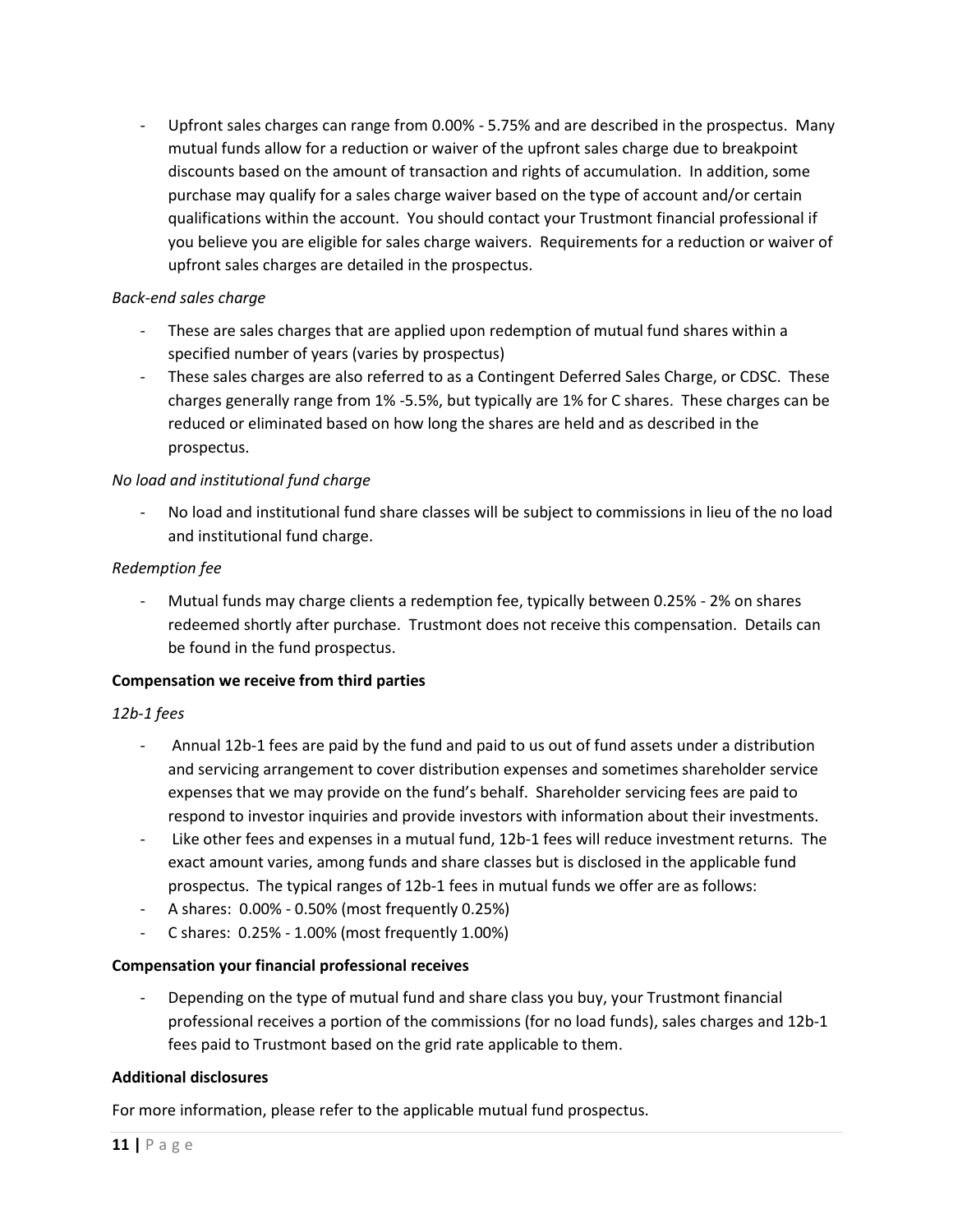## **Buying direct**

Many mutual funds may be purchased directly from the issuer without using the clearing firm. Depending upon the issuer, fees may vary between buying direct and buying through the clearing firm. Please ask your Trustmont financial professional which purchasing method is best for you.

## **Marketable Securities**

The attached schedule details the charged to you and received by us and your Trustmont financial professional

## **Equity securities**

### **Description**

Equity securities include common stock

### **Fees and charges paid directly by clients**

Clients pay a commission based on the quantity of shares purchased or sold and their corresponding stock prices. The commission your Trustmont financial professional charges for a transaction is at their discretion, but the following maximum allowable commission rates are as follows: For transactions of less than \$1000 principal amount (quantity times price), the maximum allowable commission is \$50 excluding fees. For transactions of the equal to or greater than \$1000 principal amount (quantity times price), the maximum allowable commission is 2%, excluding fees. We have a \$50 minimum transaction fee.

#### **Compensation your financial professional receives**

Your Trustmont financial professional receives a portion of the commission Trustmont receives based on the grid rate applicable to them.

## **Exchange Traded Products (ETPs) and Closed-End Funds**

#### **Description**

- Exchange-traded products (ETPs) are types of securities that track underlying securities, an index, or other financial instruments. ETPs trade on exchanges similar to stocks meaning their prices can fluctuate from day-to-day and intraday. However, the prices of ETPs are derived from the underlying investments that they track
- A closed-end fund is a type of investment company product with a fixed number of shares that is listed on an exchange. Closed end funds carry built-in operating expenses that affect the fund's return.
- For more information please refer to the fund prospectus or applicable offering document

## **Fees and charges paid directly by clients**

Clients typically pay a commission in connection with purchase or sale of ETPs and closed-end funds. The commission your Trustmont financial professional charges for a transaction is at their discretion, but the following maximum allowable commission rates are as follows: For transactions of less than \$1000 principal amount (quantity times price), the maximum allowable commission is \$50 excluding fees. For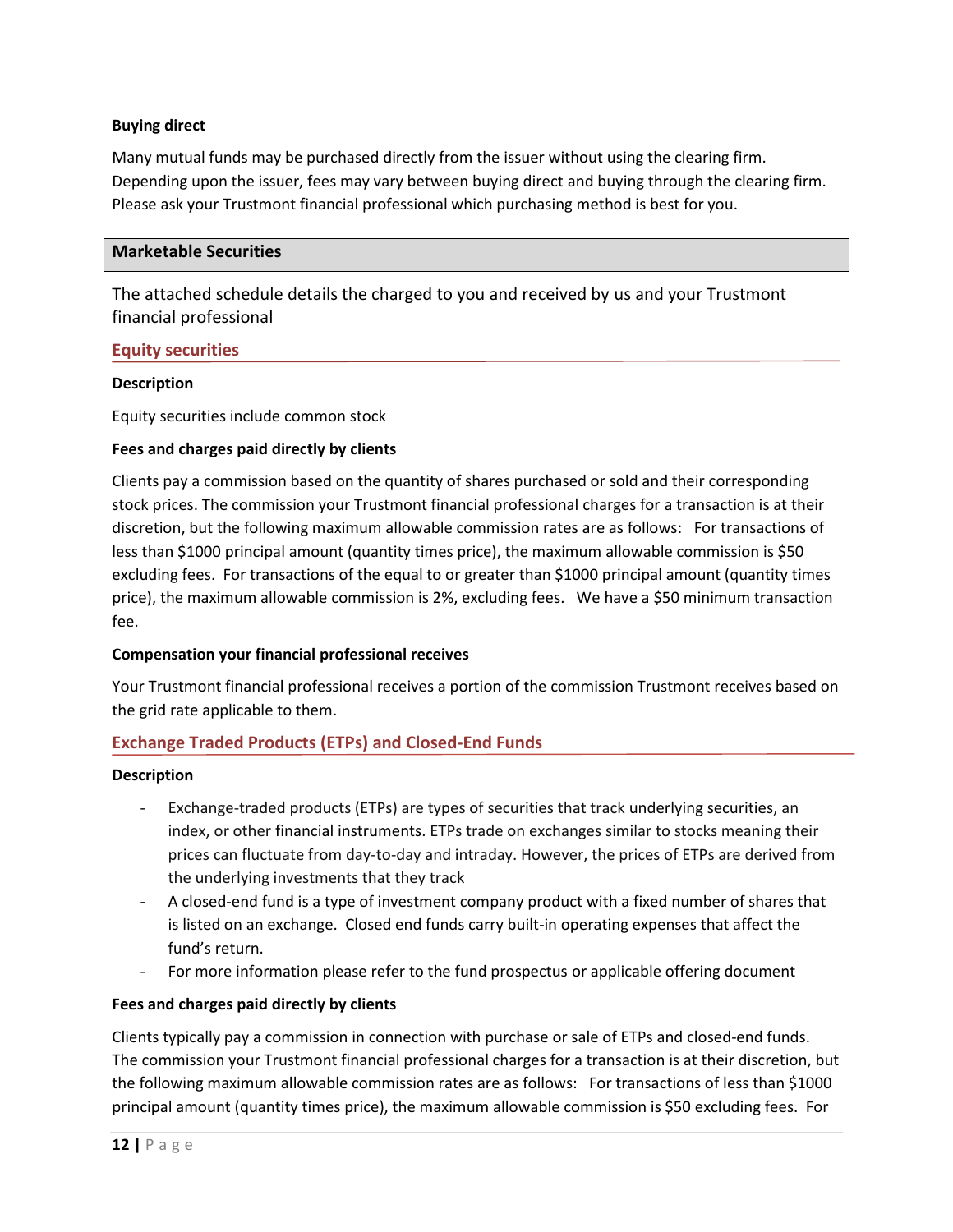transactions of the equal to or greater than \$1000 principal amount (quantity times price), the maximum allowable commission is 2%, excluding fees. We have a \$50 minimum transaction fee.

### **Compensation your financial professional receives**

Your Trustmont financial professional receives a portion of the commission Trustmont receives based on the grid rate applicable to them.

## **Unit Investment Trusts (UITs)**

### **Description**

A UIT is an SEC-registered investment company that invests in a fixed, diversified group of professionally selected securities according to a specific investment strategy. Unlike open end mutual funds, the securities within the UIT's portfolio generally are not actively traded and instead maintain more of a buy and hold approach to investing. As a holder of a UIT, you own a portion of the securities in the trust.

UITs have a set termination date where the portfolio securities are sold and the proceeds are paid to investors. Prior to the UIT's termination, a holder may redeem shares by tendering back to the sponsor. The amount received will be based on the current value at the date of redemption, which may be less than the original amount invested. UIT sponsors continuously offer new series of UITs, which makes it possible for investors to purchase a new series of the UIT upon expiration of the current UIT.

In brokerage accounts, you typically pay either a front-end sales charge or a combination of front-end and deferred sales charges. The deferred sales charge is usually deducted from your account in periodic installments. We receive a portion of that sales charge from the provider sponsoring the UIT. The trust sponsor may also charge a "creation and development" fee (C&D) to compensate for the costs of organizing and offering the portfolio.

UITs have built-in operating expenses that affect their return. Details on the operating expenses and organizational fees are included in each UIT's prospectus.

For more information, please refer to the fund prospectus.

#### **Compensation your financial professional receives**

Your Trustmont financial professional receives a portion of the sale charge Trustmont receives based on the grid rate applicable to them.

## **Taxable fixed income**

#### **Description**

-Taxable fixed income securities include:

- Corporate bonds
- US Treasuries
- Federal agency bonds
- Mortgage-backed securities
- Zero-coupon bonds
- High-yield and emerging market securities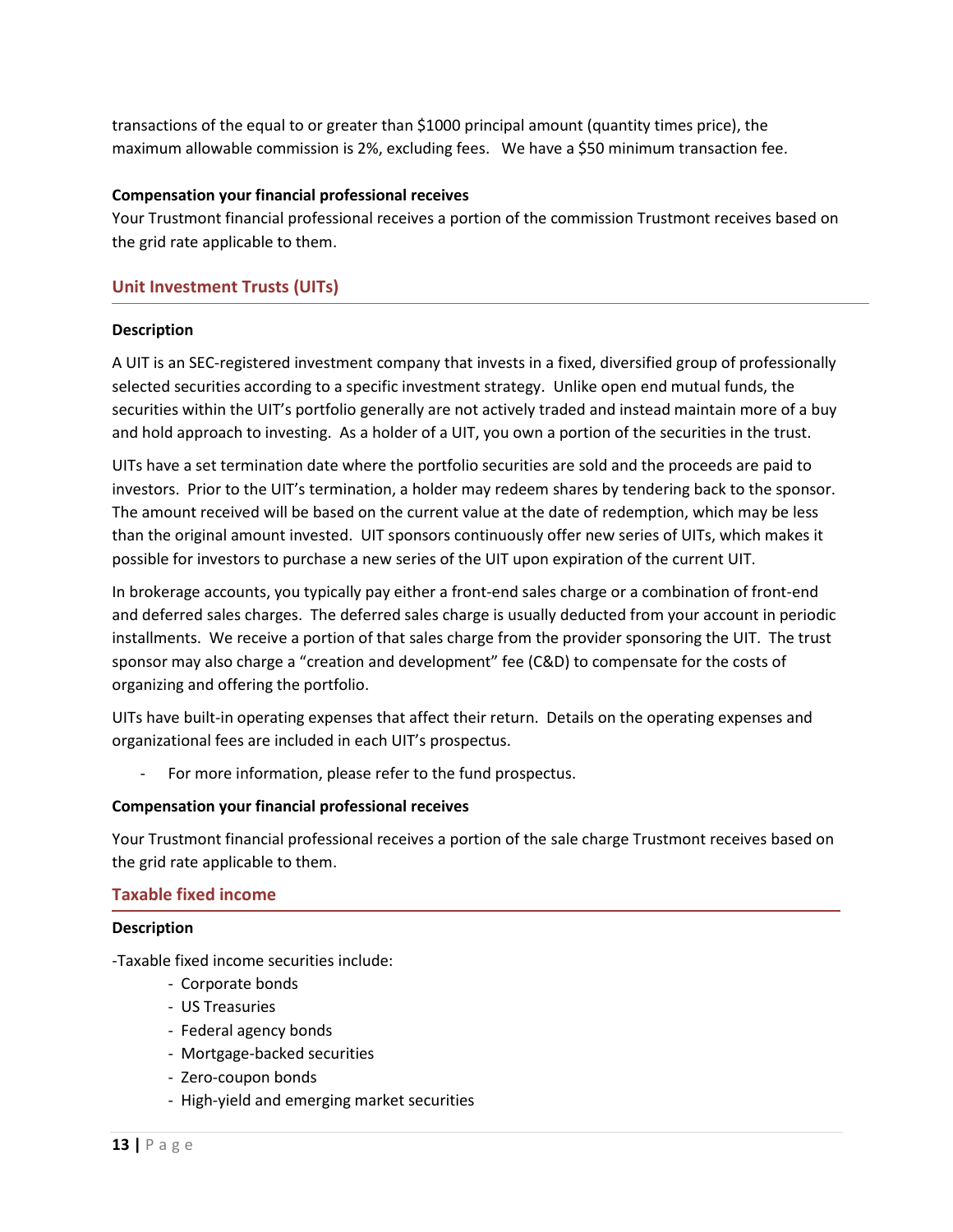- Convertible securities
- Brokered Certificates of Deposits (CDs)
- Preferred securities
- Commercial paper

## **Fees and charges paid directly by clients**

For taxable fixed income securities purchased or sold in the secondary market, clients pay a markup (in the case of a purchase) or a markdown (in the case of a sale), which generally consists of: (1) the financial professional's sales credit (effectively a commission) that varies depending on the bond type and duration and/or (2) the markup or markdown (if any) that the RBC trading desk has included as part of the transaction. The maximum allowable markup or markdown will not exceed 3% including other charges.

### **Compensation your financial professional receives**

Your Trustmont financial professional receives a portion of the sales credit Trustmont receives based on the grid rate applicable to them.

### **Municipal securities**

#### **Description**

Municipal securities are bonds issued by states, cities, counties and other governmental entities to raise money, typically for general governmental needs or special projects.

#### **Fees and charges paid directly by clients**

Clients pay a markup (in the case of a purchase) or a markdown (in the case of a sale) which generally consists of (1) the financial professional's sales credit (effectively a commission) that varies depending on the bond type and duration and/or (2) the markup or markdown (if any) that the clearing firm's trading desk has included as part of the transaction. The maximum allowable markup or markdown will not exceed 3% including other charges.

#### **Compensation your financial professional receives**

Your Trustmont financial professional receives a portion of the sales credit Trustmont receives based on the grid rate applicable to them.

#### **Alternative investments**

#### **Alternative investments**

Trustmont offers alternative investment solutions that can include non-traded real estate investment trusts (non-traded REITs), private equity offerings, real estate private placement funds, and oil and gas programs.

These products are classified as "alternative" because they are unlike traditional brokerage securities, such as stocks, and bonds, and are generally not traded on an exchange. In some cases, alternative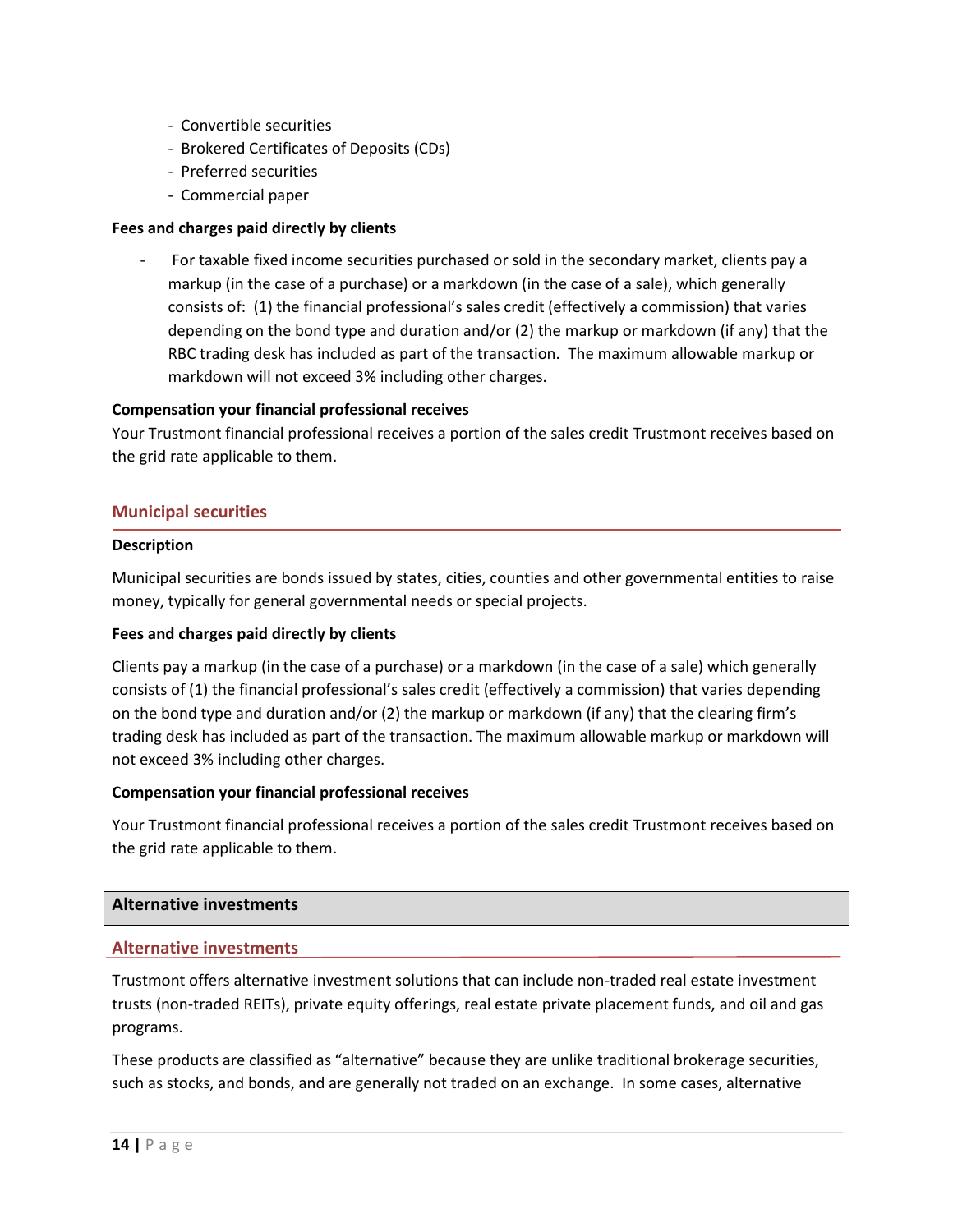investments have a negative correlation to traditional investments and are used to further diversify portfolios beyond the traditional asset classes to help manage risk.

Alternative investments are generally illiquid long-term investments (7-10+ years) and a secondary trading market typically does not exist. For this reason, converting an alternative investment to cash prior to liquidation is extremely difficult and may not be possible. In some cases, it may be difficult to determine the current value of the asset. Units or shares of these types of investments may fluctuate in value. Therefore, at the time of redemption, they may be worth more or less in value than the original amount invested. Most of these offerings are sold by prospectus or offering memorandum, which contain more complete information including risks, costs and expenses. Investors should read these carefully before investing.

Additionally, these investments contain fees and expenses that are higher than those of other investment types. These products are complex, risky, and not appropriate for everyone. For this reason, there are heightened investor qualification requirements for purchases. There also could be a less expensive or less complicated product that is similarly appropriate for you.

When you invest in an alternative investment, the product sponsor pays us a sales charge or commission, which we share with your financial professional. In addition to this sales charge, you will also be responsible for paying additional expenses relating to the organization and operation of the investment. As much as 12-15% of your investment can go to pay for these expenses (which includes the sales charge). A complete description of these expenses can be found in the product prospectus. Your Trustmont financial professional receives a portion of the sales charge Trustmont receives based on the grid rate applicable to them.

If you are interested in these products, please contact your Trustmont financial professional.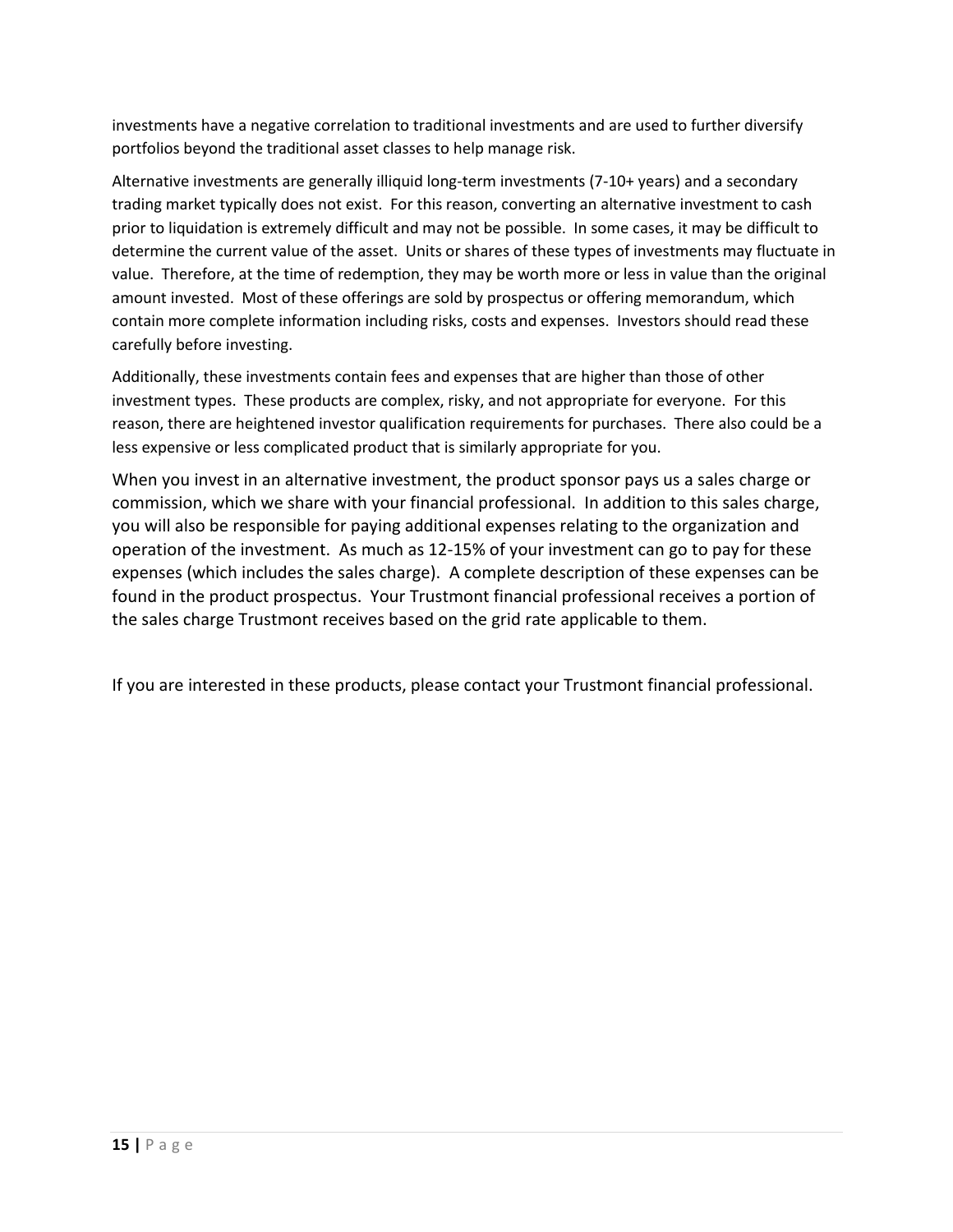## Conflicts of interest

Conflicts of interest arise as a consequence of the firm's interests and our relationships with multiple clients, and vendors with whom we conduct business. Our regulatory obligations require that we establish, maintain, and enforce written policies and procedures reasonably designed to address conflicts of interest associated with our recommendations to you.

We are committed to taking appropriate steps to identify, mitigate, and avoid conflicts of interest to ensure we act in your best interest when providing brokerage recommendations to you.

Examples of conflicts of interest that arise as a result of our compensation structures are described below:

## **Financial advisor compensation**

Securities rules allow for us and our financial professionals to earn compensation when we provide brokerage services to you. However, the compensation that we and our financial professionals receive from you varies based upon the product you purchase, which may create a financial incentive to recommend investment products that generate greater compensation or feature on-going residual or "trail" payments. This may be an incentive for financial professionals to recommend products that have on-going payments as well as those with higher fees.

Our financial professional's payout schedule increases with production levels. As a result, financial professionals have an incentive to provide brokerage recommendations that result in selling more investment products. Our compensation schedule may create an incentive for financial professionals to recommend that you buy and sell, rather than hold investments.

Brokerage accounts, unlike advisory accounts, do not feature an on-going fee based on assets under management. Where your brokerage account has minimal activity and generates few commissions, financial professional may be incentivized to recommend you transition your brokerage account to an advisory account to generate on-going revenue. We have controls established to identify and mitigate this risk.

## **Non-cash compensation**

When vendors decide to contribute toward training and educational programs, in some instances the contributions per vendor may be significant. Financial professionals do not receive a portion of these payments. However, financial professionals' receipt of non-cash compensation such as occasional gifts, meals or entertainment and/or their attendance and participation in educational or training forums, and the increased exposure to vendors who sponsor these events, may lead financial professionals to recommend the products of those vendors as compared to those vendors that do not provide non-cash compensation or sponsor such events.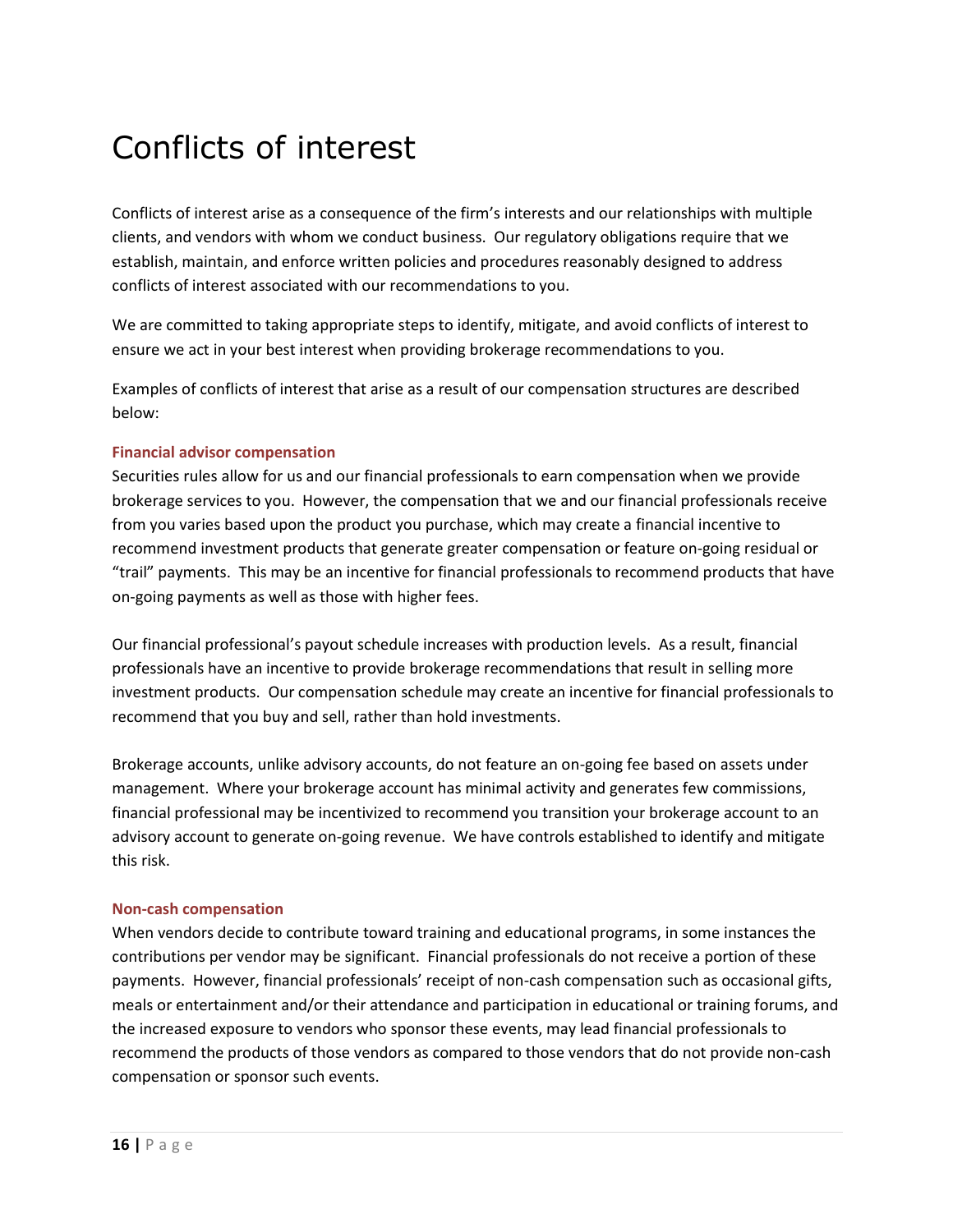## **Rollovers from an employer-sponsored retirement plan to a Trustmont IRA**

When, based on the recommendation of a Trustmont financial professional, you roll over assets of an employer-sponsored retirement plan (such as a 401(k), 403(b), 457(b), profit sharing or defined benefit pension plan) to a Trustmont IRA, a conflict of interest exists due to the financial benefit for Trustmont and its financial professionals resulting from transferring the plan assets. You are responsible for evaluating the investment and non-investment considerations for moving such assets (versus continuing to hold them in your employer-sponsored retirement plan), such as those identified in the IRA Acknowledgement Form.